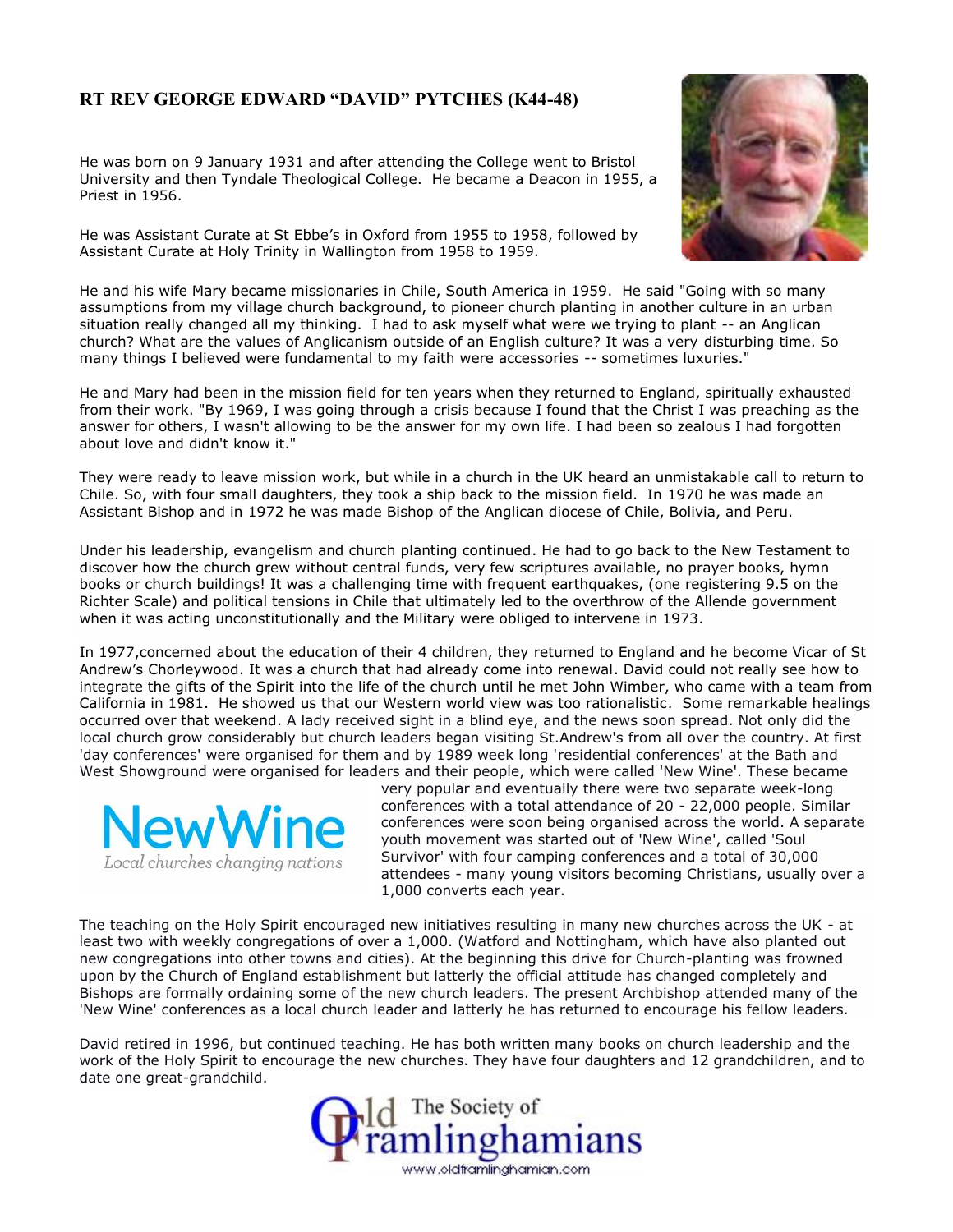Since retiring from St Andrew's in 1996 he has continued his national and international ministry with *New Wine* and *Soul Survivor*, both of which he founded with his wife*.* He still travels widely to speak at churches and conferences around the world.

Along with Bishop FitzSimons Allison and four others, he participated in the controversial consecration in 2000, in Singapore, of two bishops opposed to the blessing of same-sex unions by the Episcopal Church USA.

In 2006 he was one of the signatories to the "A Covenant for the Church of England", which sets out where orthodox Anglicans stand.

He is the author of many books, including his autobiography, *Living at the Edge*. Here are just a few :-

- Come Holy Spirit: Learning to Minister in Power (1985)
- Liturgy and Liberty (1989)
- Does God Speak Today? (1989)
- Some Said It Thundered:A Personal Encounter with the Kansas City Prophets (1990)
- What Is the New Age? (1990)
- Prophecy in the Local Church: A Practical Handbook and Historical Overview (1993)
- Going Empty Handed (1996)
- The Hot Line: How Can We Hear God Speak Today? (1997)
- Leadership For New Life (1998)
- John Wimber: A Tribute by David Pytches (1998)
- Out of the Mouth of Babes (1999)
- Four Funerals and a Wedding (1999)
- Words of Knowledge (1999)
- Healing Ministry Training (1999)
- Healing Ministry and Pastoral Prayer Ministry: An Introduction for the Local Church (1999)
- Living at the Edge (2002)
- Burying the Bishop (2002)
- Family Matters (2002)
- Church Matters (2002)
- Can Anyone Be A Leader? (2004)